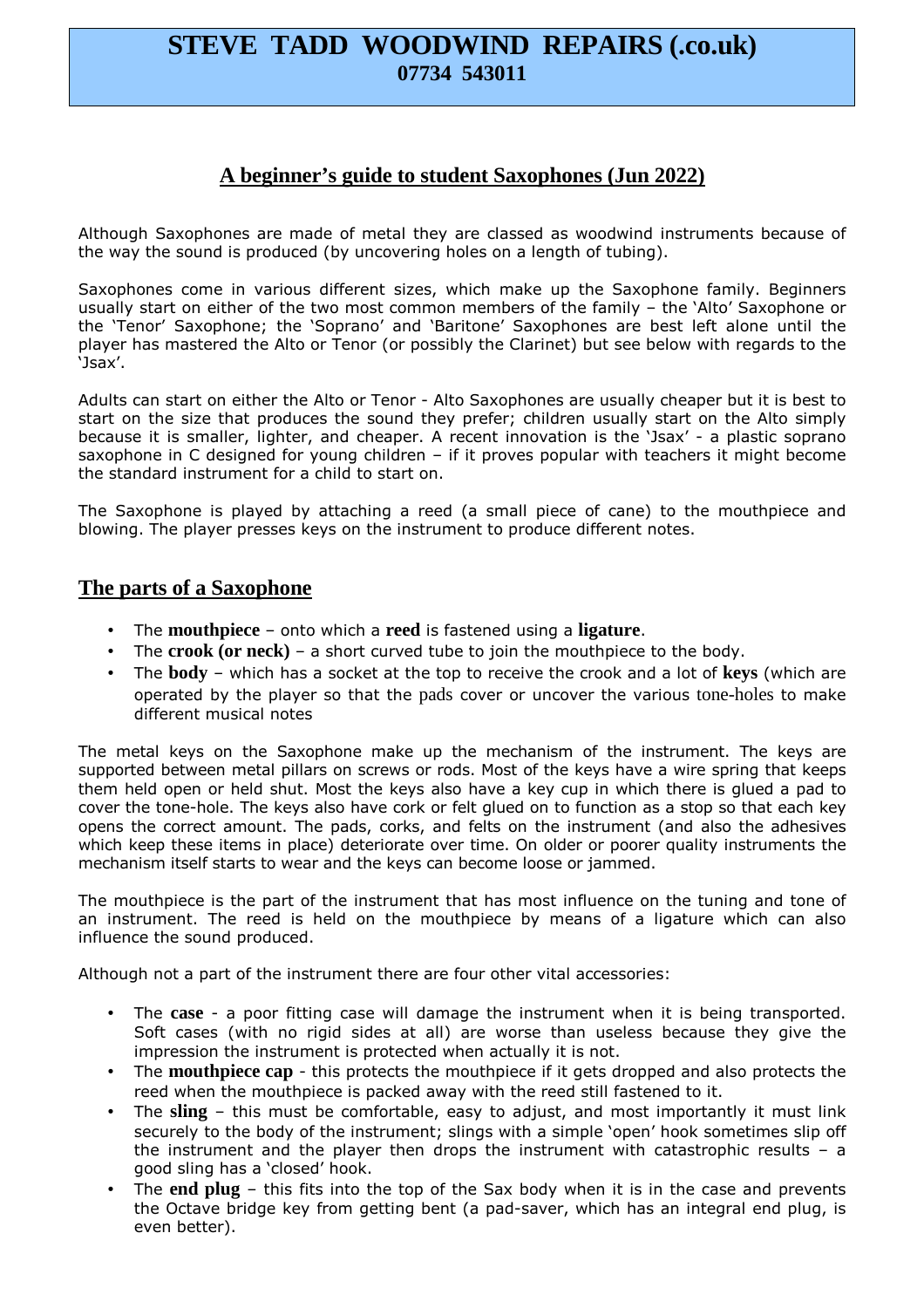# **Special Saxophones for children**

Traditionally children have started on the Recorder, then moved to the Flute or Clarinet, and then moved onto the Alto Saxophone when they were able to support the weight of the instrument and reach all the keys, but there are five Saxophones designed particularly for children which might shorten this route.

The smallest and cheapest of these special Saxophones is the **Jsax** – it is a plastic soprano saxophone in C with simplified key-work. This is very cheap and aimed at primary school children. This instrument is a disposable instrument not designed for repair but is said to be robust enough to be used by school children. If this instrument proves to be reliable, and also liked by teachers, it could be very popular and a sensible purchase for the beginner child. (Note that children should not start to learn the Saxophone on a standard Soprano sax – it is more difficult to play than an Alto sax and much more expensive to buy and maintain.)

Another non-metal Saxophone (poly-carbonate) is the '**Vibrato**' manufactured in Alto and Tenor sizes (but these are only available on-line in the UK). These instruments are not particularly aimed at children but because they are significantly lighter than metal Saxophones they might be very useful. Unlike the Jsax described above, these instruments are fitted with standard keywork and are designed to be repairable but most repair workshops will not carry the spares required.

Trevor J James produces the '**Alpha**': this is a metal Alto Saxophone but it does not have some of the higher and lower notes so it is lighter, plus it has modifications for smaller hands. The Alpha Sax is a relatively recent innovation and it is yet to be seen if teachers and schools will adopt it (currently Saxophone is usually only taught at Secondary schools). The Alpha Sax is not significantly cheaper than the standard instrument, although it would be cheaper to maintain due to the reduced key-work and so perhaps schools might be interested in the instrument. This instrument would also be suitable for an adult beginner.

The last two Saxophones to consider for children are the **Roy Benson child's** Alto Saxophone and the **Conn 655** Alto Saxophone. These are standard metal Alto saxophones but the key-work has been adapted for smaller hands, and on the Conn 655 the crook has also been altered.

## **Variations in design**

Standard modern Saxophones do vary slightly with regard to the design of the keys and the mechanism and therefore each one can feel slightly different to the player. They can also vary in tuning to some degree – with poorer quality instruments being difficult to play in tune. They can vary significantly regarding the tone they produce although this is largely down to the mouthpiece. There are only two aspects of design that really vary from the point of view of a beginner (excepting the five designs listed above especially for children):

**Finish:** on Saxophones all metal work is usually either lacquered or plated to protect the metal from corrosion. Normally on student instruments the whole instrument is lacquered with a clear, gold, or black, lacquer. Sometimes the body and crook are lacquered but the keys are nickel plated for extra protection.

**High F#:** in the last 15 years or so all new Saxophones have featured this additional key, but many older secondhand instruments will not have this key. This key extends the normal range of the instrument up to high  $F#$ ; for beginners up to grade 5 this key is not necessary but it is certainly useful above grade 5.

## **Categories of student instruments**

Student instruments can be divided into four categories.

**Budget student instruments:** (currently Altos under £400 and Tenors under £450) these are models that are often sold on-line or by local retailers who do not specialize in music (and sometimes even by established music shops). These models are usually manufactured in China and sometimes do not even have a serial number (which means there is no quality control!). These instruments are often much cheaper than the established brands and sometimes cheaper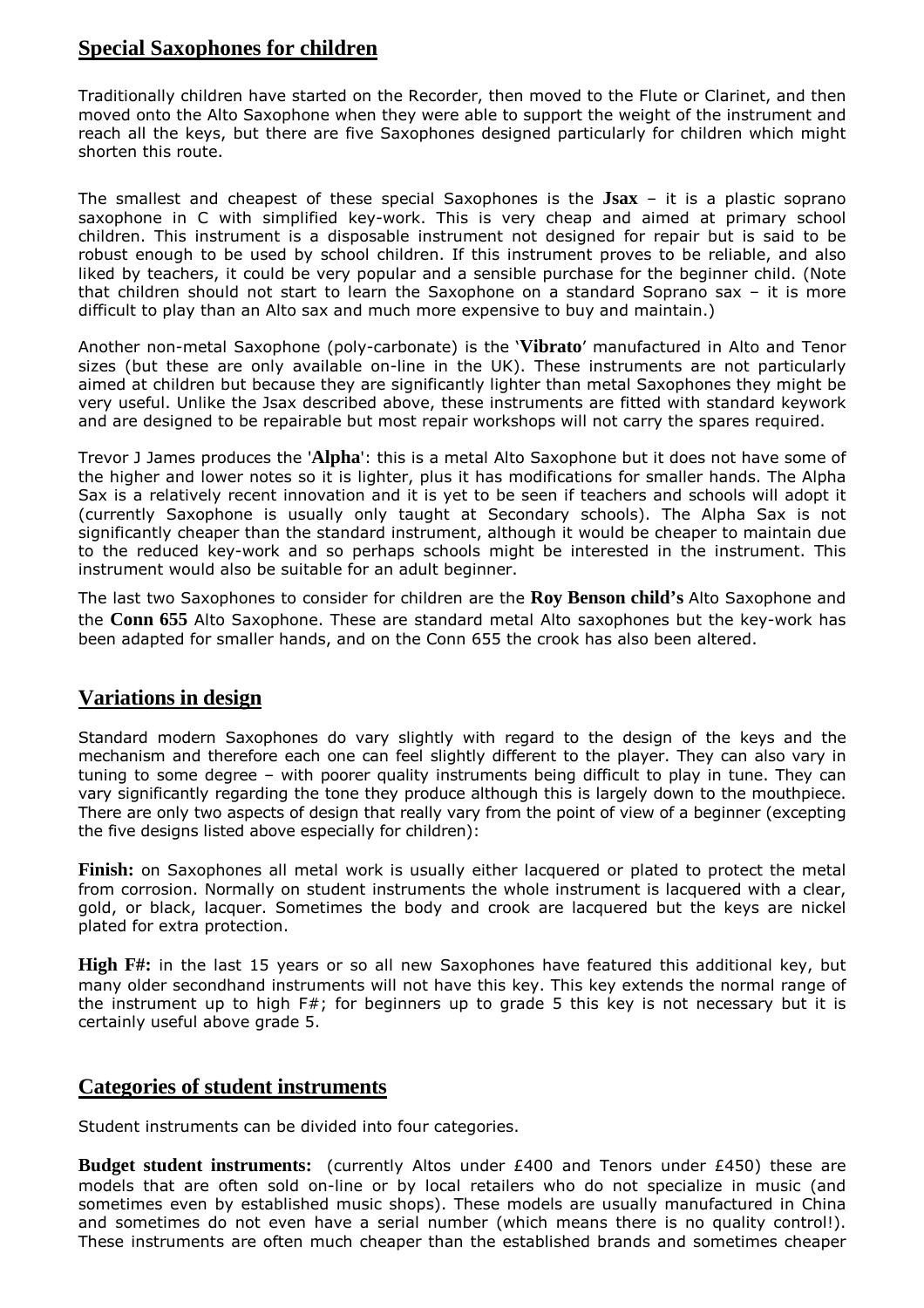even than second-hand standard student instruments, this is because they are of poor quality and will have a very limited lifetime, either because they will soon need repair (but many repairers will not work on these cheaper instruments) or they simply do not meet the needs of anyone but the complete beginner. Some budget instruments are of reasonable quality for the price, but there is no 'brand consistency' so it is impossible to recommend any particular make or model, therefore it is pot luck as to whether a budget instrument will be of reasonable value of not.

**Older student instruments:** these are models that have not been manufactured for many years but were solidly made. They are suitable for up to and including grade 5 if in good condition.

**Standard student instruments:** these are models first manufactured within the last 15 years. They are reasonably well-made and useful up to grade 5 and possibly further if in good condition.

**Premium student instruments:** these are models first manufactured within the last 15 years. They are very well made and are for up to grade 8 and beyond if in good condition.

### **Manufacturers and models**

Here is a brief description of the three most popular current student brands.

**Jupiter:** Jupiter is a brand name owned by KHS music instrument Co. These Saxophones are well made and are popular with teachers and students. There are two Jupiter student models – the 500(Q) series (standard student model) and the 700 series (premium student model). The 1100 series is a graduate model.

**Trevor James:** Trevor James Saxophones are also well made and are popular with teachers and students. There are currently three standard student models - the 'Horn classic II', the relaunched original model 'The horn', and the Trevor James/Kurioshi 'Vivace' and there are two premium student models - the 'SR Evo' and 'Horn 88'. The other two models are the 'SR' (graduate model) and the 'signature custom' (professional model).

**Yamaha:** Yamaha Saxophones are also well made, and popular with teachers and students, and they are very reliable, however due to fluctuations in the value of the pound these student instruments can be overpriced at times. The current Yamaha standard student model is the 200 series (currently 280); the next model up is the 400 series (currently 480) which is a premium student instrument / graduate model.

### **Play-testing a Saxophone before purchase**

For a complete beginner this is impossible because the player won't be able to produce a sound. If the player has been playing for 2 or 3 months and can produce a reliable sound then it is worth getting the player to try the instrument before purchasing because the player might find one instrument easier than another; this is largely down to the mouthpiece and the reed, but the positioning of the keys also makes a difference.

Each make and model of student Saxophone should be supplied with its matching mouthpiece (e.g. Yamaha instruments have a Yamaha mouthpiece). Student Saxophone mouthpieces can be quite different from each other and so can feel different to what the player is used to. The player should play the instrument for a few minutes to adjust to the feel of the mouthpiece. It is also important that a player tests an instrument with the correct reed strength. The player will have got used to a particular reed strength for the mouthpiece they have been learning on, however that reed strength might not be suitable for the mouthpiece of the instrument that they are considering buying; if the player finds the instrument hard to blow, or squeaky, they should try playing it with reeds that are a grade softer and a grade harder than what they are used to. Occasionally the situation arises where a student has been learning on an instrument using a professional mouthpiece; if the student owns the mouthpiece, then it is worth testing the new instrument with both the supplied mouthpiece and the professional mouthpiece (providing the professional mouthpiece can fit onto the crook of the new instrument).

The positioning of the key-work on a Saxophone does vary from model to model and this is worth considering: the player should check that they can reach the little finger keys comfortably, can